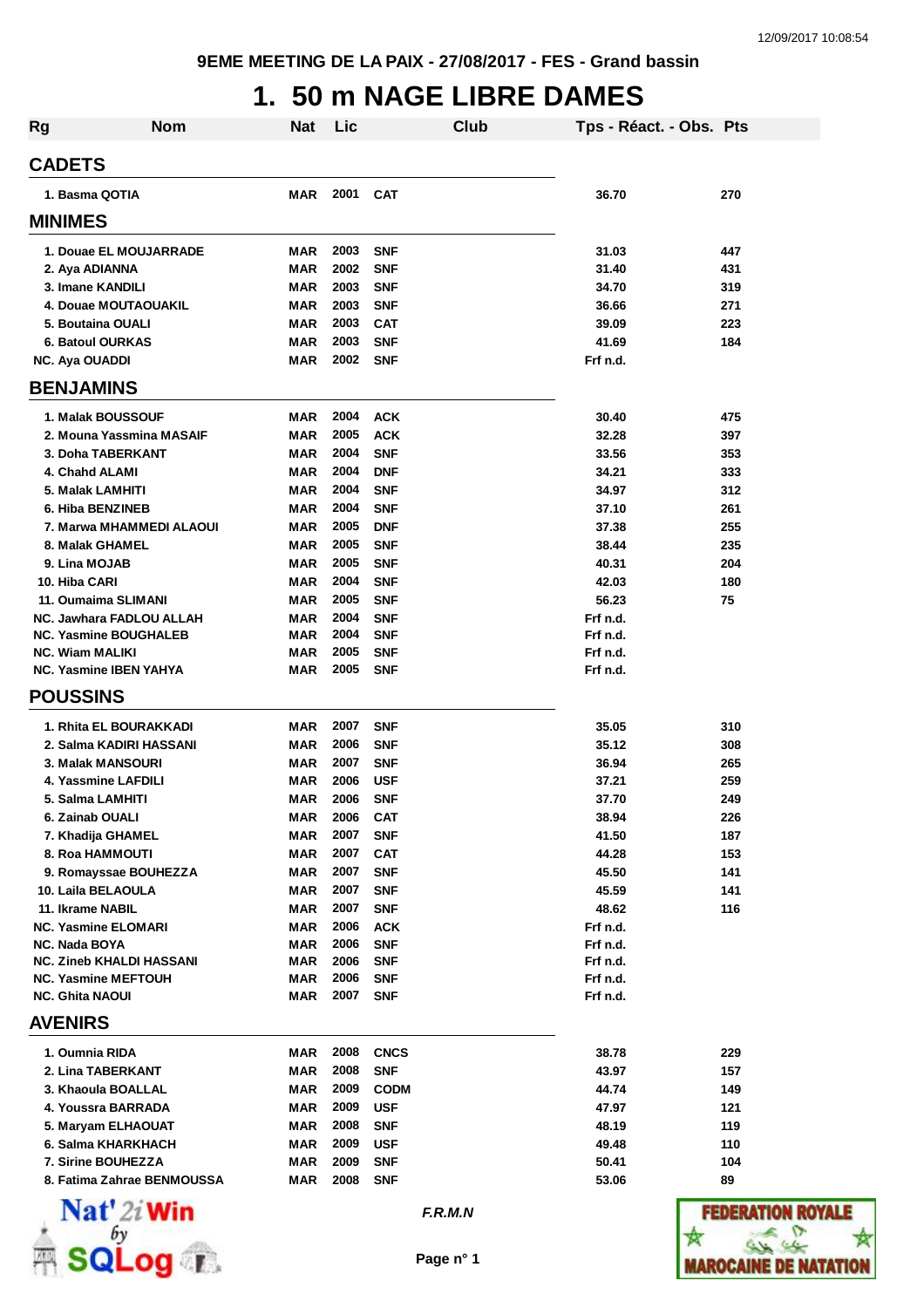#### **1. 50 m NAGE LIBRE DAMES**

| Rg                       | <b>Nom</b>                | <b>Nat</b> | Lic. |             | Club | Tps - Réact. - Obs. Pts |    |
|--------------------------|---------------------------|------------|------|-------------|------|-------------------------|----|
| <b>AVENIRS</b>           |                           |            |      |             |      |                         |    |
| 9. Zineb YOUSFI          |                           | MAR        | 2009 | <b>CPF</b>  |      | 54.45                   | 82 |
|                          | 10. Alae EL BOURAQADI     | <b>MAR</b> | 2009 | <b>CAT</b>  |      | 1:00.08                 | 61 |
|                          | 11. Naoual EL KAMYA       | <b>MAR</b> | 2008 | <b>SNF</b>  |      | 1:00.10                 | 61 |
| 12. Sara SAIDI           |                           | <b>MAR</b> | 2010 | <b>SNF</b>  |      | 1:04.00                 | 50 |
|                          | NC. Khadija JEDOUANE      | <b>MAR</b> | 2009 | <b>CODM</b> |      | Frf n.d.                |    |
| <b>NC. Hajar NAOUI</b>   |                           | <b>MAR</b> | 2009 | <b>SNF</b>  |      | Frf n.d.                |    |
| <b>NC. Ghita KADRI</b>   |                           | <b>MAR</b> | 2010 | <b>SNF</b>  |      | Frf n.d.                |    |
| <b>NC. Malak KADRI</b>   |                           | <b>MAR</b> | 2009 | <b>SNF</b>  |      | Frf n.d.                |    |
|                          | <b>NC. Mouna FAHFOUHI</b> | <b>MAR</b> | 2009 | <b>SNF</b>  |      | Frf n.d.                |    |
| NC. Asmae MALIKI         |                           | MAR        | 2008 | <b>SNF</b>  |      | Frf n.d.                |    |
| <b>NC. Hajar ZEMMARI</b> |                           | MAR        | 2012 | <b>SNF</b>  |      | Frf n.d.                |    |



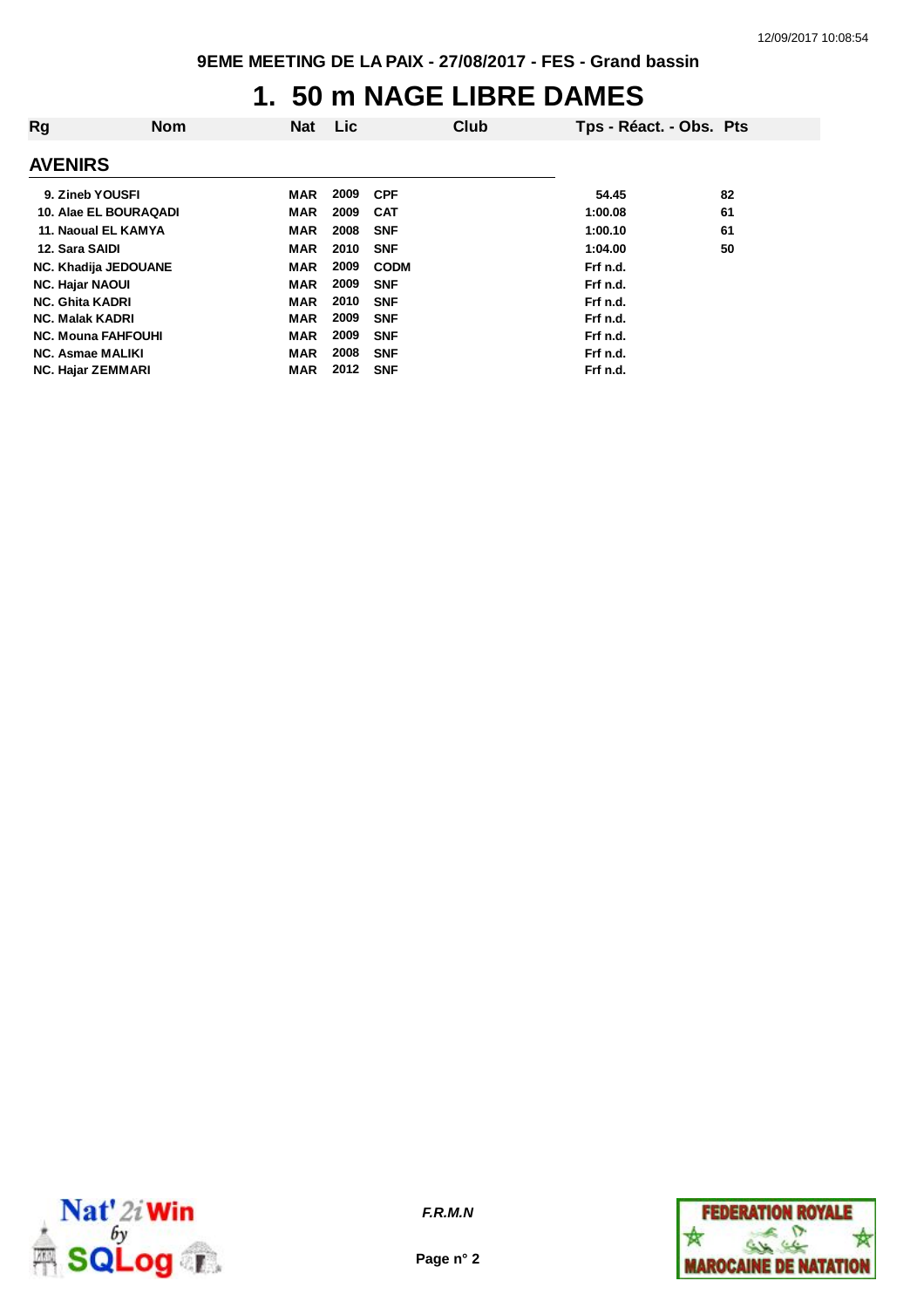## **2. 50 m NAGE LIBRE MESSIEURS**

| <b>Rg</b>                                      | <b>Nom</b> | <b>Nat</b>        | Lic          |                          | Club | Tps - Réact. - Obs. Pts |            |
|------------------------------------------------|------------|-------------------|--------------|--------------------------|------|-------------------------|------------|
| <b>MASTERS</b>                                 |            |                   |              |                          |      |                         |            |
| 1. Mohammed Amine SAIDI                        |            | MAR               | 1999         | <b>SNF</b>               |      | 29.18                   | 368        |
| 2. Mohamed OUADDI                              |            | <b>MAR</b>        | 1999         | <b>SNF</b>               |      | 45.19                   | 99         |
| <b>CADETS</b>                                  |            |                   |              |                          |      |                         |            |
| 1. Abdellah KHARKHACH                          |            | <b>MAR</b>        | 2001         | <b>USF</b>               |      | 26.52                   | 490        |
| 2. Hamza BENNOUNA                              |            | MAR               | 2000         | <b>USF</b>               |      | 27.06                   | 461        |
| 3. Adnane EL BEQQALI                           |            | <b>MAR</b>        | 2000         | <b>SNF</b>               |      | 30.20                   | 332        |
| 4. Youssef JEROUNDI                            |            | <b>MAR</b>        | 2001         | <b>SNF</b>               |      | 34.19                   | 228        |
| <b>NC. Aymane BADIS</b>                        |            | <b>MAR</b>        | 2001         | <b>SNF</b>               |      | Frf n.d.                |            |
| NC. Mohammed Akram RAFTANI                     |            | MAR               | 2001         | <b>SNF</b>               |      | Frf n.d.                |            |
| <b>MINIMES</b>                                 |            |                   |              |                          |      |                         |            |
| 1. Monssif Hamza TIJARI                        |            | <b>MAR</b>        | 2002         | <b>CODM</b>              |      | 26.72                   | 479        |
| 2. Ayman MEFETTAR                              |            | <b>MAR</b>        | 2003         | <b>SNF</b>               |      | 27.93                   | 419        |
| 3. Zakariae AMALI                              |            | MAR               | 2003         | <b>CODM</b>              |      | 28.31                   | 403        |
| 3. El Mehdi ELKAMYA                            |            | <b>MAR</b>        | 2002         | <b>SNF</b>               |      | 28.31                   | 403        |
| 5. Anass KEMMOUNE                              |            | MAR               | 2003         | <b>SNF</b>               |      | 28.63                   | 389        |
| 6. Aymane SIAHMED OUALI                        |            | MAR               | 2002         | <b>SNF</b>               |      | 31.77                   | 285        |
| 7. Walid EL BOURAKKADI                         |            | MAR               | 2003<br>2003 | <b>SNF</b>               |      | 31.80                   | 284        |
| 8. Ilyas ES SAHELY<br>9. Walid RHZAL           |            | MAR<br><b>MAR</b> | 2003         | <b>SNF</b><br><b>UNO</b> |      | 32.22<br>32.66          | 273<br>262 |
| 10. Youssef SAIDI                              |            | <b>MAR</b>        | 2003         | <b>SNF</b>               |      | 32.67                   | 262        |
| <b>11. Youssef KADIRI HASSANI</b>              |            | <b>MAR</b>        | 2003         | <b>SNF</b>               |      | 35.16                   | 210        |
| 12. Abderrahmane AMMARA                        |            | MAR               | 2003         | <b>CAT</b>               |      | 38.67                   | 158        |
| 13. Mohammed Ayoub SAIDI                       |            | MAR               | 2002         | <b>SNF</b>               |      | 38.79                   | 156        |
| <b>NC. Adnane BENADADA</b>                     |            | <b>MAR</b>        | 2003         | <b>SNF</b>               |      | Frf n.d.                |            |
| <b>NC. Alae Eddine RAFTANI</b>                 |            | <b>MAR</b>        | 2003         | <b>SNF</b>               |      | Frf n.d.                |            |
| <b>NC. Mohammed KERFIS</b>                     |            | MAR               | 2002         | <b>SNF</b>               |      | Frf n.d.                |            |
| <b>BENJAMINS</b>                               |            |                   |              |                          |      |                         |            |
| 1. Salim FRIKECH                               |            | MAR               | 2004         | <b>CODM</b>              |      | 27.54                   | 437        |
| 2. Karim JENNANE                               |            | <b>MAR</b>        | 2004         | <b>CODM</b>              |      | 28.41                   | 398        |
| 3. Soufiane AZFAR                              |            | MAR               | 2004         | <b>USF</b>               |      | 31.31                   | 298        |
| 4. Saad YASSIRI                                |            | <b>MAR</b>        | 2005         | <b>USF</b>               |      | 32.06                   | 277        |
| 5. Adam YOUSFI                                 |            | MAR               | 2004         | <b>CPF</b>               |      | 38.13                   | 164        |
| 6. Othmane IRZI                                |            | MAR               | 2005         | <b>SNF</b>               |      | 39.97                   | 143        |
| 7. Salah Eddine MOUJAHED                       |            | <b>MAR</b>        | 2005         | <b>SNF</b>               |      | 41.20                   | 130        |
| 8. Adam SAIDI                                  |            | <b>MAR</b>        | 2005         | <b>SNF</b>               |      | 48.56                   | 79         |
| 9. Adam SLIMANI                                |            | MAR               | 2005         | <b>SNF</b>               |      | 1:05.11                 | 33         |
| <b>NC. Abdessamad DAHIA</b>                    |            | <b>MAR</b>        | 2004<br>2004 | <b>CAT</b><br><b>SNF</b> |      | Frf n.d.                |            |
| <b>NC. Adam RAMI</b><br><b>NC. Ahmed DEHBI</b> |            | MAR<br>MAR        | 2005         | <b>SNF</b>               |      | Frf n.d.<br>Frf n.d.    |            |
| <b>NC. Marwane FAHFOUHI</b>                    |            | <b>MAR</b>        | 2005         | <b>SNF</b>               |      | Frf n.d.                |            |
| <b>NC. Walid CHEBAT</b>                        |            | MAR               | 2005         | <b>SNF</b>               |      | Frf n.d.                |            |
| <b>NC. Yassir MEKOUAR</b>                      |            | MAR               | 2004         | <b>SNF</b>               |      | Frf n.d.                |            |
| <b>NC. Ahmed Amine EL BINANI</b>               |            | MAR               | 2005         | <b>SNF</b>               |      | Frf n.d.                |            |
| <b>POUSSINS</b>                                |            |                   |              |                          |      |                         |            |
| 1. Ziyad TIJARI                                |            | MAR               | 2006         | <b>CODM</b>              |      | 32.22                   | 273        |
| 2. Nizar HAOUATI                               |            | MAR               | 2007         | <b>USF</b>               |      | 32.47                   | 267        |
| 3. Mohammed Tayeb GHALLAB                      |            | MAR               | 2006         | <b>SNF</b>               |      | 32.97                   | 255        |
| 4. Omar HIDAF                                  |            | <b>MAR</b>        | 2006         | <b>CODM</b>              |      | 34.35                   | 225        |
| 4. Adam LAMHITI                                |            | MAR               | 2006         | <b>SNF</b>               |      | 34.35                   | 225        |
| 6. Rayane ADIANNA                              |            | MAR               | 2007         | <b>SNF</b>               |      | 35.28                   | 208        |
| 6. Karim BOUGHALEB                             |            | MAR               | 2006         | <b>SNF</b>               |      | 35.28                   | 208        |
|                                                |            |                   |              |                          |      |                         |            |



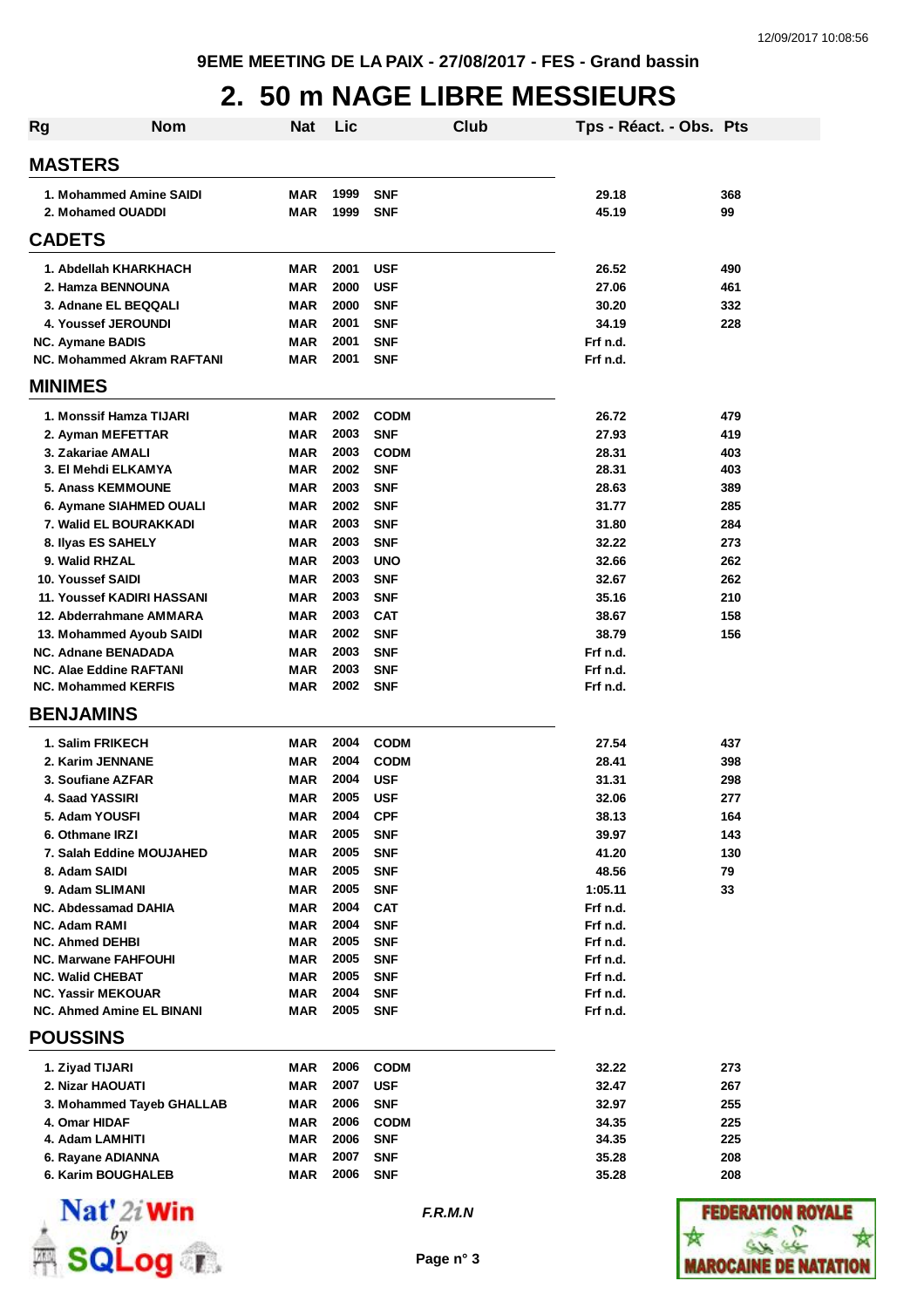# **2. 50 m NAGE LIBRE MESSIEURS**

| <b>Rg</b>                 | <b>Nom</b>                               | <b>Nat</b> | Lic  |            | Club | Tps - Réact. - Obs. Pts |     |
|---------------------------|------------------------------------------|------------|------|------------|------|-------------------------|-----|
| <b>POUSSINS</b>           |                                          |            |      |            |      |                         |     |
|                           | 8. Mohammed MANSOURI                     | <b>MAR</b> | 2006 | <b>SNF</b> |      | 38.17                   | 164 |
|                           | 9. Ayoub LAMHITI                         | <b>MAR</b> | 2006 | <b>SNF</b> |      | 38.50                   | 160 |
| 10. Yahya FATEINE         |                                          | <b>MAR</b> | 2007 | <b>SNF</b> |      | 38.55                   | 159 |
|                           | 11. Marwane EL HAOUAT                    | <b>MAR</b> | 2006 | <b>SNF</b> |      | 38.95                   | 154 |
|                           | 12. Rayan EL HILALI                      | <b>MAR</b> | 2007 | <b>SNF</b> |      | 42.00                   | 123 |
|                           | 13. Abderrahmane EL OUGLI                | <b>MAR</b> | 2007 | <b>SNF</b> |      | 49.20                   | 76  |
| 14. Ayoub ADLI            |                                          | <b>MAR</b> | 2007 | <b>SNF</b> |      | 57.98                   | 46  |
|                           | <b>NC. Mehdi AMHARREF</b>                | <b>MAR</b> | 2006 | <b>CAT</b> |      | Frf n.d.                |     |
|                           | <b>NC. Adam MAHJOUBI</b>                 | <b>MAR</b> | 2007 | <b>CAT</b> |      | Frf n.d.                |     |
|                           | <b>NC. Aymane TLEMCANI</b>               | <b>MAR</b> | 2006 | <b>DNF</b> |      | Frf n.d.                |     |
| <b>NC. Najib KHATTABI</b> |                                          | <b>MAR</b> | 2007 | <b>SNF</b> |      | Frf n.d.                |     |
| <b>NC. Anas FAHFOUHI</b>  |                                          | <b>MAR</b> | 2007 | <b>SNF</b> |      | Frf n.d.                |     |
|                           | <b>NC. Abdelmalek CHARIF CHEFCHAOUNI</b> | <b>MAR</b> | 2007 | <b>SNF</b> |      | Frf n.d.                |     |
|                           | <b>NC. El Ghali MEKOUAR</b>              | <b>MAR</b> | 2007 | <b>SNF</b> |      | Frf n.d.                |     |
|                           | <b>NC. Mohamed Taha BADIS</b>            | <b>MAR</b> | 2006 | <b>SNF</b> |      | Frf n.d.                |     |
|                           | <b>NC. Mohamed Amine GUETTAB</b>         | <b>MAR</b> | 2006 | <b>SNF</b> |      | Frf n.d.                |     |
| <b>AVENIRS</b>            |                                          |            |      |            |      |                         |     |
|                           | 1. Othmane RHZAL                         | <b>MAR</b> | 2008 | <b>UNO</b> |      | 36.81                   | 183 |
| 2. Driss DRISSI           |                                          | <b>MAR</b> | 2008 | <b>SNF</b> |      | 43.03                   | 114 |
|                           | 3. Mohamed OUALI                         | <b>MAR</b> | 2009 | <b>CAT</b> |      | 50.07                   | 72  |
|                           | 4. Diae Eddine EL BINANI                 | <b>MAR</b> | 2010 | <b>SNF</b> |      | 50.97                   | 69  |
|                           | 5. Salah Eddine CARI                     | <b>MAR</b> | 2009 | <b>SNF</b> |      | 1:01.03                 | 40  |
|                           | 6. Yahya BENJILALI                       | <b>MAR</b> | 2009 | <b>CAT</b> |      | 1:01.66                 | 39  |
|                           | 7. Med Amine ZEMMARI                     | <b>MAR</b> | 2008 | <b>SNF</b> |      | 1:10.30                 | 26  |
|                           | 8. Mohammed JALLAD                       | <b>MAR</b> | 2009 | <b>SNF</b> |      | 1:11.90                 | 24  |
| 9. Zakariae ADLI          |                                          | <b>MAR</b> | 2011 | <b>SNF</b> |      | 1:40.16                 | 9   |
|                           | NC. Alae Eddine BOUMAJJANE               | <b>MAR</b> | 2009 | <b>SNF</b> |      | Frf n.d.                |     |
|                           | NC. Alae Eddine CHEBAT                   | <b>MAR</b> | 2008 | <b>SNF</b> |      | Frf n.d.                |     |
| <b>NC. Islam RAMI</b>     |                                          | <b>MAR</b> | 2008 | <b>SNF</b> |      | Frf n.d.                |     |
|                           | <b>NC. Yassine IBEN YAHYA</b>            | <b>MAR</b> | 2009 | <b>SNF</b> |      | Frf n.d.                |     |



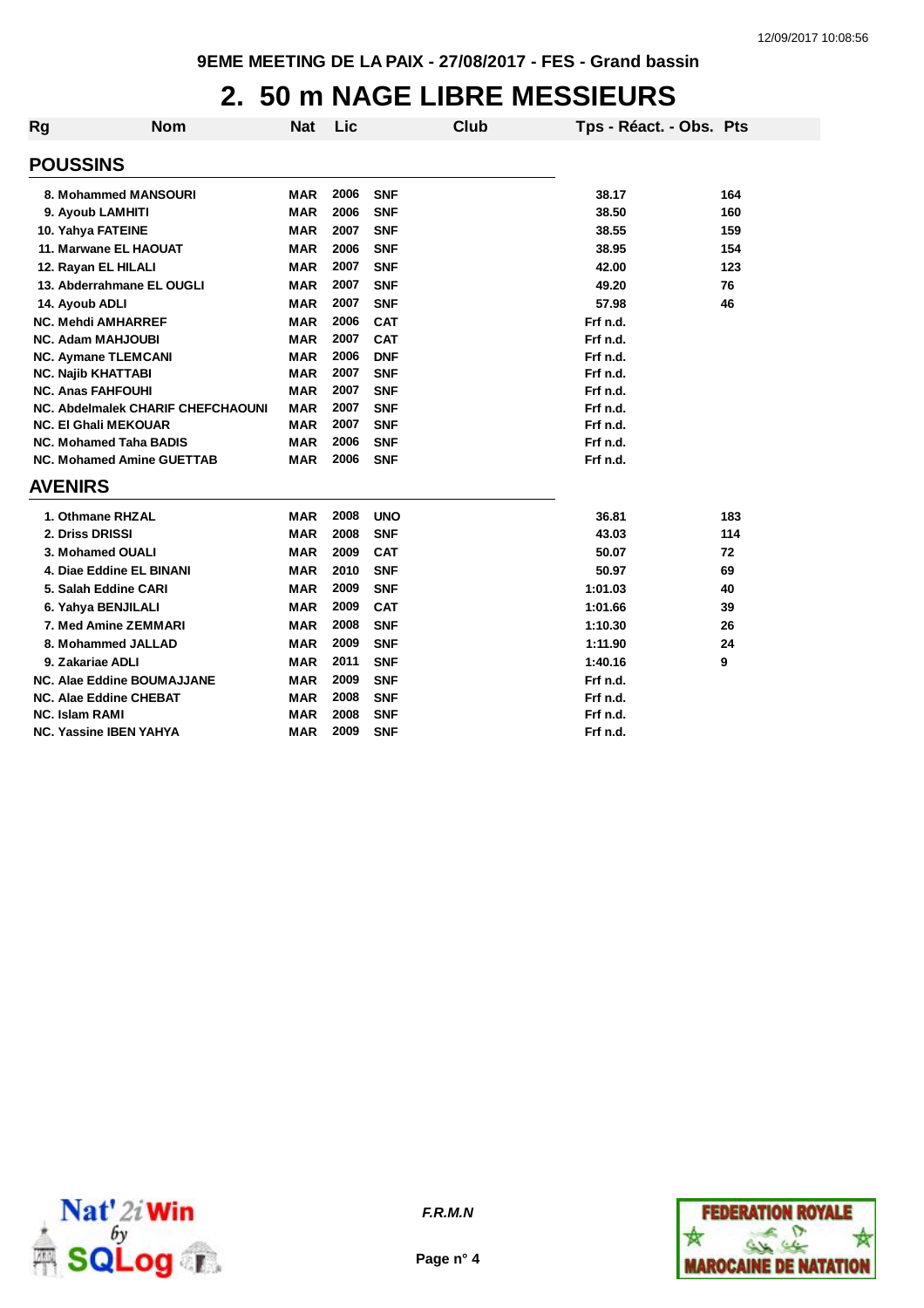#### **3. 50 m BRASSE DAMES**

| Rg                       | <b>Nom</b>              | <b>Nat</b> | <b>Lic</b> |            | Club | Tps - Réact. - Obs. Pts |     |
|--------------------------|-------------------------|------------|------------|------------|------|-------------------------|-----|
| <b>POUSSINS</b>          |                         |            |            |            |      |                         |     |
|                          | 1. Salma KADIRI HASSANI | <b>MAR</b> | 2006       | <b>SNF</b> |      | 45.58                   | 280 |
| 2. Zainab OUALI          |                         | <b>MAR</b> | 2006       | <b>CAT</b> |      | 46.40                   | 266 |
| <b>3. Malak MANSOURI</b> |                         | <b>MAR</b> | 2007       | <b>SNF</b> |      | 47.34                   | 250 |
| 4. Yassmine LAFDILI      |                         | <b>MAR</b> | 2006       | <b>USF</b> |      | 48.38                   | 234 |
| 5. Salma LAMHITI         |                         | <b>MAR</b> | 2006       | <b>SNF</b> |      | 50.16                   | 210 |
|                          | 6. Rhita EL BOURAKKADI  | <b>MAR</b> | 2007       | <b>SNF</b> |      | 50.54                   | 205 |
| <b>7. Roa HAMMOUTI</b>   |                         | <b>MAR</b> | 2007       | <b>CAT</b> |      | 52.94                   | 179 |
| 8. Ikrame NABIL          |                         | <b>MAR</b> | 2007       | <b>SNF</b> |      | 55.29                   | 157 |
| 9. Laila BELAOULA        |                         | <b>MAR</b> | 2007       | <b>SNF</b> |      | 56.86                   | 144 |
| 10. Khadija GHAMEL       |                         | <b>MAR</b> | 2007       | <b>SNF</b> |      | 57.09                   | 142 |
| 11. Meryem TAKERKRA      |                         | <b>MAR</b> | 2007       | <b>CAT</b> |      | 1:04.28                 | 100 |
|                          | 12. Romayssae BOUHEZZA  | <b>MAR</b> | 2007       | <b>SNF</b> |      | 1:08.56                 | 82  |
| <b>NC. Ghita NAOUI</b>   |                         | <b>MAR</b> | 2007       | <b>SNF</b> |      | Frf n.d.                |     |



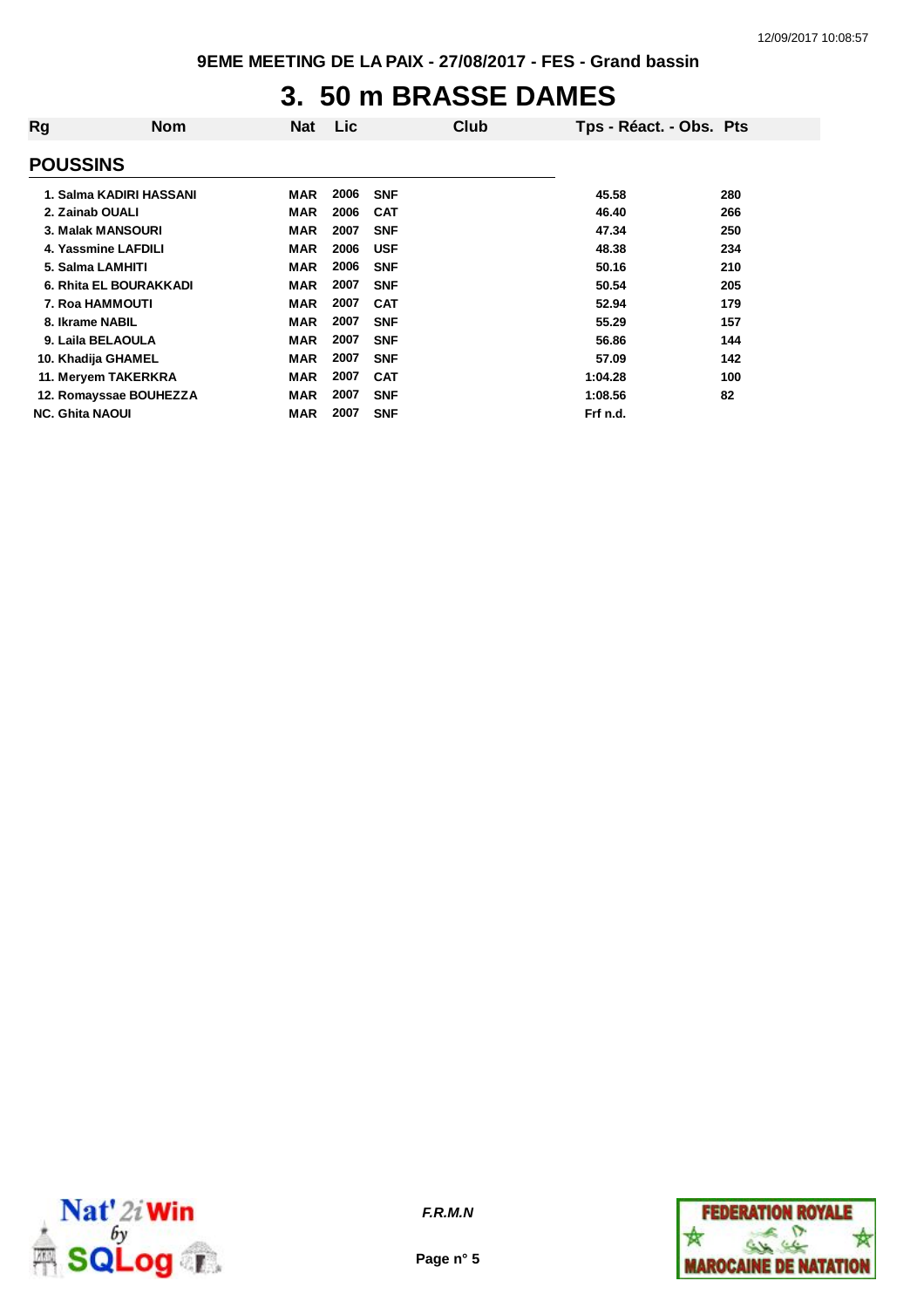# **4. 50 m BRASSE MESSIEURS**

| Rg              | <b>Nom</b>                        | Nat        | <b>Lic</b> |             | Club | Tps - Réact. - Obs. Pts |     |
|-----------------|-----------------------------------|------------|------------|-------------|------|-------------------------|-----|
| <b>MINIMES</b>  |                                   |            |            |             |      |                         |     |
|                 | <b>NC. Youssef KADIRI HASSANI</b> | <b>MAR</b> | 2003       | <b>SNF</b>  |      | Frf n.d.                |     |
| <b>POUSSINS</b> |                                   |            |            |             |      |                         |     |
| 1. Omar HIDAF   |                                   | <b>MAR</b> | 2006       | <b>CODM</b> |      | 42.63                   | 244 |
|                 | 2. Adam LAMHITI                   | <b>MAR</b> | 2006       | <b>SNF</b>  |      | 42.72                   | 243 |
|                 | 3. Ziyad TIJARI                   | <b>MAR</b> | 2006       | <b>CODM</b> |      | 43.06                   | 237 |
|                 | 4. Nizar HAOUATI                  | <b>MAR</b> | 2007       | <b>USF</b>  |      | 45.78                   | 197 |
|                 | 5. Mohammed Tayeb GHALLAB         | <b>MAR</b> | 2006       | <b>SNF</b>  |      | 48.04                   | 171 |
|                 | 6. Ayoub LAMHITI                  | <b>MAR</b> | 2006       | <b>SNF</b>  |      | 49.16                   | 159 |
|                 | 7. Marwane EL HAOUAT              | <b>MAR</b> | 2006       | <b>SNF</b>  |      | 52.78                   | 129 |
|                 | 8. Yahya FATEINE                  | <b>MAR</b> | 2007       | <b>SNF</b>  |      | 53.62                   | 123 |
|                 | 9. Karim BOUGHALEB                | <b>MAR</b> | 2006       | <b>SNF</b>  |      | 54.59                   | 116 |
|                 | 10. Rayan EL HILALI               | <b>MAR</b> | 2007       | <b>SNF</b>  |      | 56.81                   | 103 |
|                 | 11. Rayane ADIANNA                | <b>MAR</b> | 2007       | <b>SNF</b>  |      | 57.00                   | 102 |
|                 | 12. Mohammed MANSOURI             | <b>MAR</b> | 2006       | <b>SNF</b>  |      | 58.00                   | 97  |
|                 | <b>NC. Aymane TLEMCANI</b>        | <b>MAR</b> | 2006       | <b>DNF</b>  |      | Frf n.d.                |     |
|                 | <b>NC. Najib KHATTABI</b>         | <b>MAR</b> | 2007       | <b>SNF</b>  |      | Frf n.d.                |     |
|                 | <b>NC. Anas FAHFOUHI</b>          | <b>MAR</b> | 2007       | <b>SNF</b>  |      | Frf n.d.                |     |
|                 | <b>NC. El Ghali MEKOUAR</b>       | <b>MAR</b> | 2007       | <b>SNF</b>  |      | Frf n.d.                |     |
|                 | <b>NC. Mohamed Taha BADIS</b>     | <b>MAR</b> | 2006       | <b>SNF</b>  |      | Frf n.d.                |     |



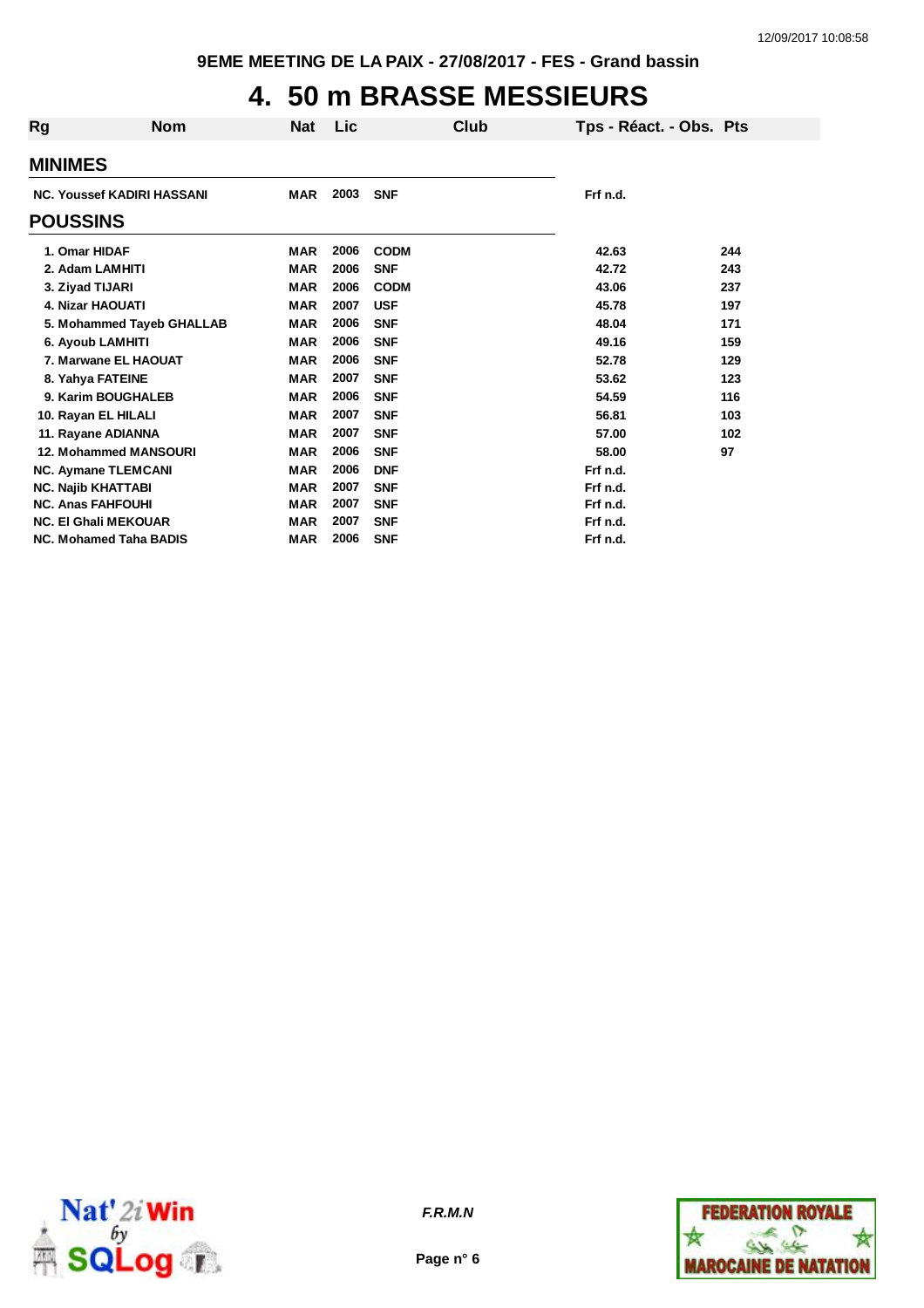## **5. 50 m PAPILLON DAMES**

| Rg | <b>Nom</b>              | <b>Nat</b> | <b>Lic</b> |            | Club | Tps - Réact. - Obs. Pts |     |
|----|-------------------------|------------|------------|------------|------|-------------------------|-----|
|    | <b>POUSSINS</b>         |            |            |            |      |                         |     |
|    | 1. Rhita EL BOURAKKADI  | MAR        | 2007       | <b>SNF</b> |      | 42.32                   | 192 |
|    | 2. Malak MANSOURI       | <b>MAR</b> | 2007       | <b>SNF</b> |      | 42.38                   | 191 |
|    | 3. Salma KADIRI HASSANI | <b>MAR</b> | 2006       | <b>SNF</b> |      | 44.66                   | 163 |
|    | 4. Salma LAMHITI        | <b>MAR</b> | 2006       | <b>SNF</b> |      | 48.94                   | 124 |
|    | 5. Khadija GHAMEL       | <b>MAR</b> | 2007       | <b>SNF</b> |      | 55.13                   | 87  |
|    | 6. Laila BELAOULA       | <b>MAR</b> | 2007       | <b>SNF</b> |      | 59.07                   | 70  |
|    | 7. Romayssae BOUHEZZA   | <b>MAR</b> | 2007       | <b>SNF</b> |      | 1:00.42                 | 66  |
|    | 7. Ikrame NABIL         | <b>MAR</b> | 2007       | <b>SNF</b> |      | 1:00.42                 | 66  |
|    | <b>NC. Ghita NAOUI</b>  | <b>MAR</b> | 2007       | <b>SNF</b> |      | Frf n.d.                |     |